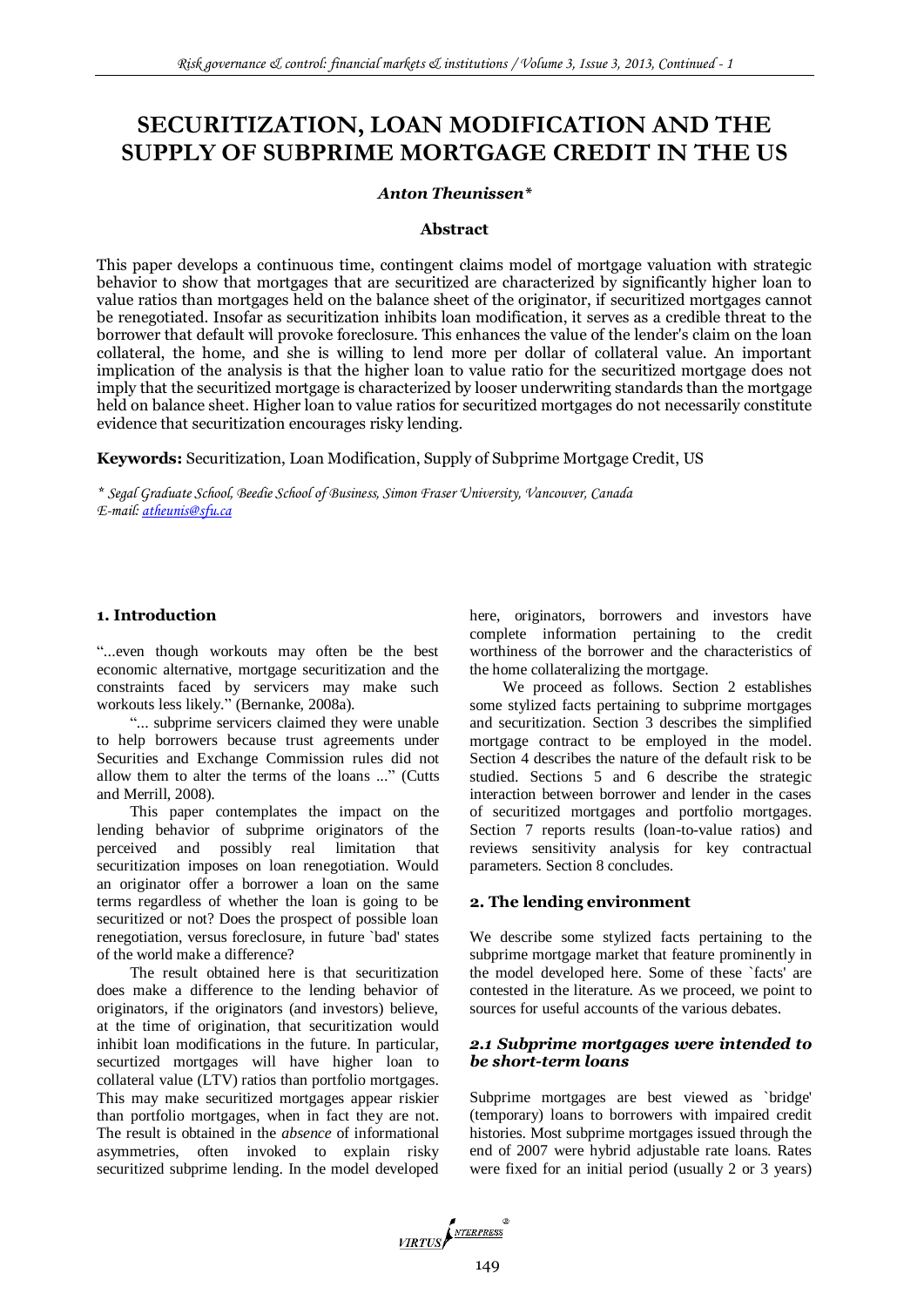and then became indexed to a floating rate (typically 6-month Libor plus a credit spread) for the remaining 28 or 27 years of the 30-year term. The structure of these loans was intended to induce early loan termination (prepayment) at the end of the fixed rate period.<sup>1</sup> The objective was to limit the lender's exposure to a term much shorter than  $30$  years.<sup>2</sup> The contracts were indeed characterized by high rates of early termination.<sup>3</sup>

## *2.2 Subprime mortgages are effectively non-recourse loans*

If the sale of the foreclosed property does not cover the outstanding loan balance, accrued interest and expenses incurred, the lender may be entitled to seek a `deficiency judgment' against other assets of the borrower. While no state forbids deficiency judgments in all cases, some states forbid deficiency judgments for residential properties (e.g. Arizona, North Dakota, Oregon), purchase mortgages (e.g. California, North Carolina) or properties abandoned for a period of time (e.g. Washington).<sup>4</sup> Furthermore deficiency judgments are usually only available to lenders following a judicial foreclosure action which is much more time consuming (and costly) than a power-of-sale (nonjudicial) action. The costs associated with pursuing deficiency judgments are generally prohibitive.

Ghent and Kudlyak (2011) provide a counterpoint to this position. They claim that recourse in the form of deficiency judgements is available in some states (albeit subject to restrictions) and that the threat of recourse mitigates the strategic default contemplated in this paper. Hatchondo et al (2013) offer a rebuttal arguing that the role of recourse is limited as households can discharge the obligation associated with a deficiency judgement in bankruptcy.

# *2.3 Mortgage foreclosures are costly*

"Foreclosures are extremely costly. ... transaction costs ... typically run at one-third or more of a home's value ..." (Summers, 2008).

The magnitude of mortgage foreclosure costs borne by mortgage lenders and holders of mortgage backed securities are largely a function of the real estate foreclosure process. While foreclosure law varies from state to state, the foreclosure process is typically lengthy. Cutts and Merrill (2008) estimate the average time elapsed from the date of the last paid mortgage installment to the foreclosure sale to be 355 days. $5$  During this period, the servicer (and ultimately the investor) is responsible for lost interest and principal payments, property taxes, costs associated with the preservation and maintenance of the property and hazard insurance. The foreclosure sale itself incurs legal and marketing costs (commissions to agents, etc.).

# *2.4 Securitized subprime mortgages are not easily modified*

The rate at which securitized subprime mortgages have been modified to prevent foreclosure, has been surprisingly low given the unprecedented increase in delinquencies and the attempts by regulators to encourage loan modification. A brief review of reasons offered to explain the muted response of mortgage servicers follows.

#### *2.4.1 Contractual constraints*

The powers and obligations of the servicer to a securitized mortgage pool are defined in the pooling and servicing agreement (PSA). PSAs generally afford the servicer limited discretion to modify loans.<sup>6</sup>

#### *2.4.2 Servicer incentives*

Loan renegotiation is time consuming and expensive for servicers. Servicer fee arrangements currently in effect, did not anticipate the dramatic increase in delinquencies stemming from the subprime crisis. Consequently servicers have an incentive to minimize any additional cost associated with modifying loans. Foreclosure is often a lower cost option from the servicer's narrow perspective (Eggert, 2007). The problem is compounded when servicers have no economic exposure to the performance of the securitized mortgage pool.

#### *2.4.3 Tax laws and accounting standards*

Tax and accounting laws governing the Special Purpose Entity (SPE) issuing the securities collateralized by the mortgage portfolio may also inhibit modification.<sup>7</sup> For example, if the SPE is structured as a Real Estate Mortgage Investment Conduit (REMIC) for tax purposes, the mortgage pool must remain static. With few exceptions, loans cannot be removed, replaced or modified. In addition, FAS 140 states that for an SPE to qualify for securitization accounting, the assets transferred must be ``passive in nature,'' precluding any action that is not ``inherent in servicing'' such as monitoring delinquencies and executing foreclosures. The statement is silent with respect to loan modification. Servicers are consequently reluctant to modify loans.

#### *2.4.4 Investor conflicts*

Servicers are required to act in the best interests of the investors. Holders of different classes of securities (tranches) may have conflicting interests pertaining to modifying delinquent loans such that they are reclassified to `current,' leaving the servicer hesitant to modify.

The extent to which these impediments reduce loan modifications that prevent foreclosure is

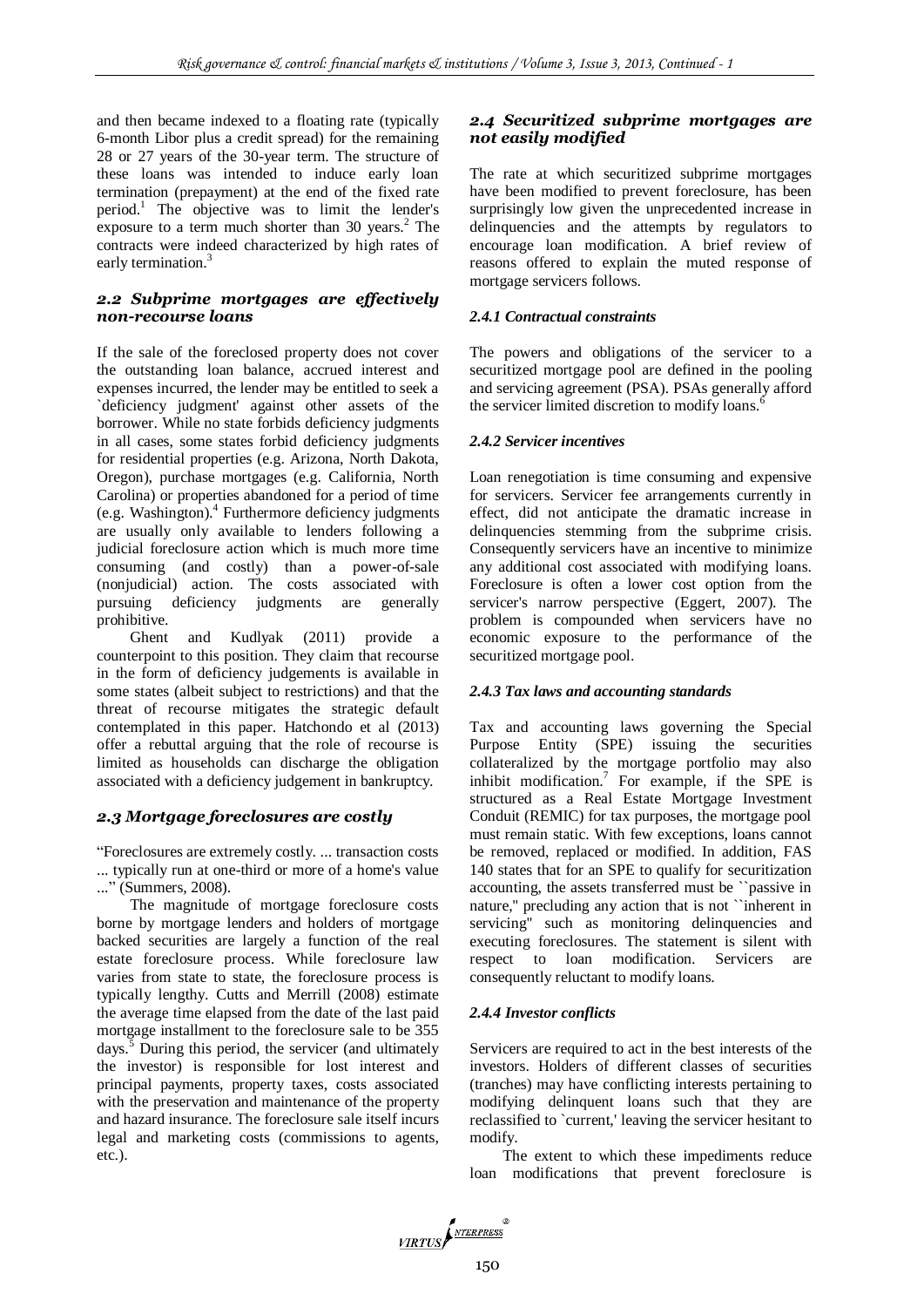contested. The latest word in this debate appears to be Kruger (2013). He provides compelling evidence to support the contention that securitization does indeed inhibit loan modification.<sup>8</sup>

What matters for the model developed here is that, at the time of origination and securitization, originators and investors believe that it will be difficult to modify securitized mortgages to prevent foreclosure at the time of default.

#### **3. The subprime mortgage contract**

We model the subprime mortgage contract as a shortterm (2 or 3 years), non-recourse, fixed rate loan. The borrower has the option to default and lender has the option to foreclose, if, and only if, the borrower has defaulted. The lender advances funds in exchange for the borrower's promise to make a continuous flow of payments over some interval of time,  $[0, T]$ . The contract may call for a lump-sum payment at  $T$ . For an initial sum of 1 and a payment flow at a rate of  $p$  per year over  $[0, T]$ , and a lump-sum payment, P, at T, the contractual loan rate,  $c$ , satisfies:

$$
1 = p \int_0^t e^{-c\tau} d\tau + b(t) e^{-ct} \tag{1}
$$

The outstanding loan balance at  $t \in [0, T]$  is:

$$
b(t) = e^{ct} - (e^{ct} - 1)p/c \tag{2}
$$

The lump-sum payment is:

$$
P = b(T) \tag{3}
$$

If, at any time prior to maturity, the borrower offers a payment flow smaller than  $p$ , or the borrower offers a lump-sum payment smaller than  $P$  at maturity, the lender has the right, but not the obligation, to foreclose. If she chooses to foreclose, the lender seizes and sells the home, incurring foreclosure costs  $l(h, t)$ . Any net proceeds from the sale,  $h(t) - l(h, t)$ , that exceed the outstanding loan balance  $b(t)$ , are refunded to the borrower.

#### **4. Default risk**

Mortgage defaults occur when either the borrower experiences some sort of credit event (unrelated to the value of the home) and is unable to service the mortgage, or the value of the home declines such that it is rational for the borrower to exercise his default option.<sup>9</sup> We ignore borrower credit risk. The borrower is always able to service his mortgage, if it is rational to do so. The only source of default risk emanates from the stochastic nature of the market value of the home. We refer to this as `rational default.<sup>'10</sup> We assume that the value of the home,  $h(t)$ , follows a continuous Markov process over time:

$$
dh(t) = \alpha(h, t)dt + \sigma h(t)dz(t)
$$
 (4)

where  $z(t)$  is a standard Brownian motion,  $\sigma$  is a constant volatility parameter and  $\alpha(h, t)$  is the instantaneous expected drift in  $h$ . The home generates a continuous flow of housing services accruing at rate  $d(h, t)$ . This flow accrues to the borrower provided that foreclosure has not occurred.

We assume that  $h(t)$  is costlessly and continuously observed by both borrower and lender and that both parties have access to a market in which they can construct a transaction cost free hedge against  $h$ -risk. Such a market is said to be dynamically complete with respect to  $h$ -risk. Hence the borrower and lender value their claims under the same martingale measure, Q. Under Q, the process for  $h(t)$ is

$$
dh(t) = (rh(t) - d(h, t))dt + \sigma h(t)d\tilde{z}(t)
$$
 (5)

The instantaneous risk free rate,  $r$  is assumed to be constant and  $\tilde{z}(t)$  is a standard Brownian motion under  $Q$ .

## **5. Behavior of the contracting parties**

We model the behavior of the borrower and lender as a noncooperative game. Each party chooses strategies to maximize the value of his/her claim.<sup>11</sup> We restrict our attention to games where the borrower is always in effective control of the timing of loan termination.<sup>12</sup> At every point in time, the borrower exercises choice over the instantaneous debt service flow offered to the lender,  $p^*$ <sup>13</sup>. The borrower makes this offer with full knowledge of the lender's rational response. The borrower knows, at every point in time, the (minimum) debt service flow,  $\hat{p} \leq p$ , that prevents foreclosure. At this debt service level, the lender is indifferent between foreclosure and allowing the loan to continue. Foreclosure (only) occurs when the borrower chooses to offer  $p^* < \hat{p}$ .<sup>14</sup> The borrower can also terminate the loan by prepaying the outstanding balance at any point prior to maturity.<sup>1</sup>

A debt service offer of  $\hat{p} < p^* < p$ , constitutes default, but will not provoke foreclosure. We refer to this as strategic default or strategic debt service. We assume that when the lender accepts such a debt service offer, she surrenders any claim on the unpaid interest and principal. In other words the outstanding balance,  $b(t)$ , is adjusted as if the full contractual payment has been made. The contract is effectively modified (renegotiated), in favor of the borrower.

The borrower's optimization problem can be represented by the Bellman equation

$$
rB(h,t) = \max_{p} \{d(h,t) - p + \frac{1}{dt} E^{Q}[dB(h,t)]\} \quad (6)
$$

 $E^{Q}$  is the expectation operator under the equivalent martingale measure. Under  $Q$ , the risk free

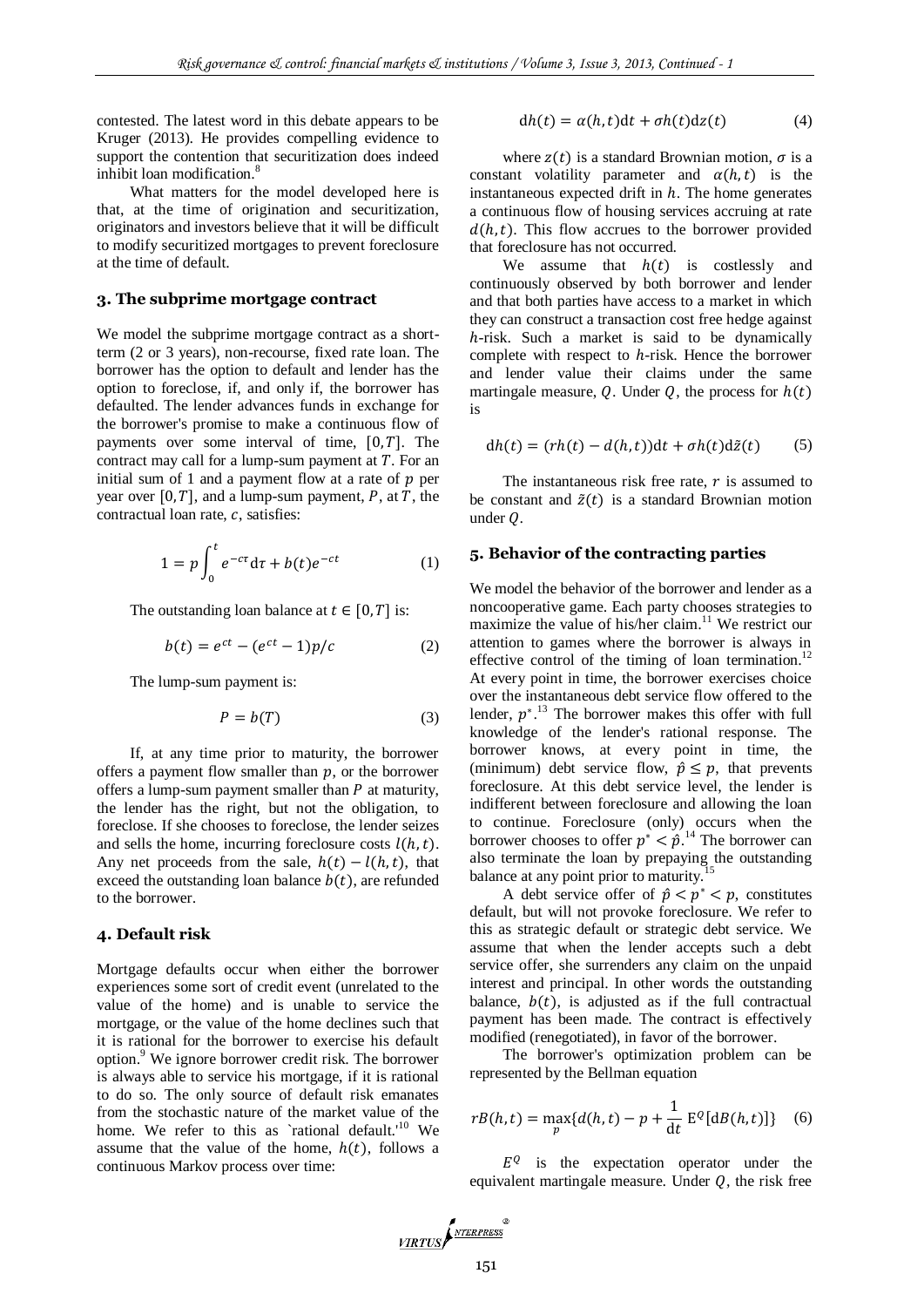rate,  $r$ , is the appropriate discount rate. The optimal choice of the debt service flow is the function  $p^*(h,t)$ .

The lender maximizes the value of her claim, given the borrower's offer and the indentures of the loan contract. The lender's optimization (stopping) problem  $is^{16}$ 

$$
L(h,t) = \max\{\Omega_L(h,t), \frac{1}{r}[p^*(h,t) + \frac{1}{dt} E^{Q}[dL(h,t)]]\}
$$
 (7)

The current values of  $h$  and  $t$  embody all relevant information upon which the current actions of the lender and borrower are based. Past actions do not influence current payoffs. At any point in time the state of the game is determined by the current realization of  $h(t)$  and the current actions of the players.<sup>17</sup>

For a finite term loan, the state space  $H \times T$ , where  $H \equiv [0, \infty)$  denotes the range of values for h, and  $T \equiv [0, T]$  denotes the range of values for t, contains all possible states for the players' strategies.<sup>18</sup> A strategy constitutes the specification of a number of regions or closed subsets in  $H \times T$  in which specific actions are taken by the player and, for the borrower, the function  $p^*(h, t)$ .<sup>19</sup> For example, the borrower defaults whenever  $(h, t) \in D$ , where D is a closed subset of  $H \times T$ . His prepayment policy, P, is another closed subset of  $H \times T$ . The lender forecloses whenever  $(h, t) \in F$ , where  $F \subset H \times T$ . Similarly, any other actions may be represented by closed subsets of  $H \times T$ .

The loan contract is terminated whenever foreclosure or prepayment occurs, or when the maturity date is reached. The boundaries of F and P are referred to as the termination boundaries of the game, and the regions themselves are the termination regions. The open subset of  $H \times T$ , in which the loan contract is not terminated or the contractual payment flow,  $p$  is not changed, is referred to as the continuation region, C.

#### **6. Value to borrower and lender**

Let  $\Omega_L(h,t)$  and  $\Omega_B(h,t)$  represent the termination values of the lender's claim and borrower's claim, respectively. The continuation value of the lender's claim,  $L(h, t)$ , is simply the value to the lender of the remaining cash flows from the loan if the collateral value at time  $t$  is  $h$  and the loan has not been terminated at an earlier date.  $L(h, 0)$  represents the maximum amount of credit that the lender would extend to the borrower in exchange for the promised sequence of contractual payments. Similarly,  $B(h, t)$ represents the continuation value of the borrower's position, taking into account his options under the contract, assuming the contract has not yet been terminated.

The arbitrage or replication arguments of contingent claims pricing imply that over a small time interval,  $\Delta t$ ,  $L(h, t)$  and  $B(h, t)$  satisfy (approximately) the following equations in

$$
L(h,t) = p^*(h,t)\Delta t + E_t^Q[L(h+\Delta h, t+\Delta t)]e^{-r\Delta t}
$$
  
=  $p^*(h,t)\Delta t + L^+(h,t)$  (8)

$$
B(h,t) = [d(h,t) - p^*(h,t)]\Delta t + E_t^Q[B(h + \Delta h, t + \Delta t)]e^{-r\Delta t}
$$
(9)  
= [d(h,t) - p^\*(h,t)]\Delta t + B^+(h,t)

 $L^+(h,t)$  and  $B^+(h,t)$  are respectively the 'exdebt service' and `ex dividend' values of the claims. Allowing  $\Delta t \rightarrow 0$ 

$$
\frac{1}{2}\sigma^2 h^2 L_{hh} + [rh - d]L_h + L_t + p^* = rL \tag{10}
$$

$$
\frac{1}{2}\sigma^2 h^2 B_{hh} + [rh - d]B_h + B_t + d - p^* = rB \quad (11)
$$

Subscripts denote partial derivatives and arguments of the functions are suppressed.

Boundary conditions at loan maturity and the free-boundary conditions that hold on the termination boundaries of  $H \times T$ , allow us to solve for the players' optimization problems. The boundary conditions will be determined by the specific indentures of the contract, and the restrictions imposed on the strategy space of the borrower and lender.

The free boundary conditions that characterize optimal policies, and determine the sets D, F and P are termed `value matching' and `high contact' or `smooth pasting' conditions (Dixit, 1993). The value matching condition requires that the continuation value and the termination value of a particular claim be equal on the boundaries of the termination regions. The smooth pasting condition requires that the first derivative in the  $h$  direction of the value function of the option exerciser be continuous on the boundary of these sets. For example, suppose that the borrower is in control of termination of the game along a particular boundary,  $h(t)$ . The value matching condition implies  $B(h, t) =$  $\Omega_B(h,t)$ , and the smooth pasting implies  $B_h(h,t)$  =  $\partial \Omega_B(h,t)/\partial h$ . This calculation assumes that the strategies followed by the players are fixed. Consequently, it determines a subgame perfect Nash equilibrium in the Markov strategies which is characteristic of a Markov perfect equilibrium.

Equations (10) and (11) constitute the continuous time representation of the solutions to the claim values,  $L(h, t)$  and  $B(h, t)$ , for a general class of one state variable games. Problems with linked partial differential equations subject to free boundary conditions can be solved analytically only for some special cases. In the context of the problem presented here, if the loan is perpetual, the drift and volatility parameters for the market value of the home are time invariant, and there is a single free boundary condition, then analytic solutions for  $L(h, t)$ ,  $B(h, t)$ and the optimal boundary value of  $h$  are obtainable. Analytical solutions are also obtainable in the case of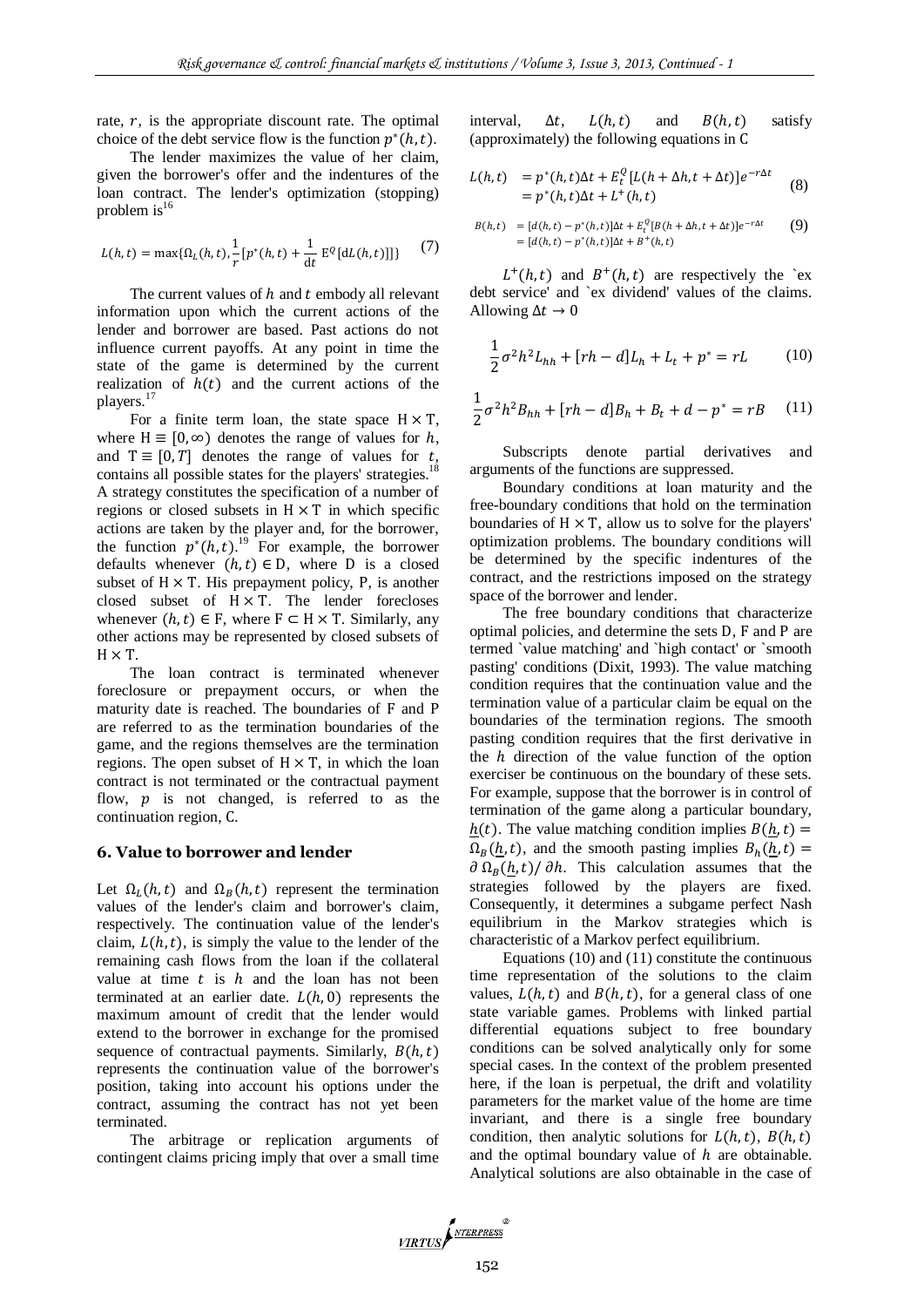finite term loans if the options available to borrower and lender could only be, or would only be, rationally exercised at the maturity date. An example of such a case would be a zero coupon loan with no prepayment option.

For the problems we wish to consider here we are compelled to resort to numerical techniques for solutions. We consider two variations of the game, portfolio mortgages and securitized mortgages. In the case of portfolio mortgages we allow for the borrower to engage in strategic default. In the case of securtized mortgages, we rule out strategic default. We assume that the lender always forecloses if the borrower defaults. In each case we solve the same partial differential equations. All that changes from one case to the other will be the specification of  $p^*(h, t)$  and the boundary conditions.

#### *6.1 Securitized Mortgages*

We assume that the servicer is contractually obligated to foreclose whenever the borrower offers  $p^* < p$  for any  $t < T$ , or if he offers  $P^* < P$  at T. There is no scope here for the borrower to explore the possibility of offering the lender payments that fall short of the contractual amounts, but do not induce foreclosure. Default is always characterized by the borrower offering the lender a debt service flow of zero. The debt service flow equals the contractual payment flow in the continuation region.

$$
p^*(h,t) = \begin{cases} 0 & \text{for } (h,t) \in \mathsf{D} \\ p & \text{for } (h,t) \notin \mathsf{D} \end{cases}
$$

Since his control variable,  $p^*(h, t)$ , is binary, the borrower's control problem is reduced to an `optimal stopping' problem. At every point in time he can either terminate the game (default or prepay) or continue (make the contractual debt service payment). Under these circumstances,  $D \equiv F$ . The lender's actions are completely determined by the borrower's behavior for every  $(h, t) \in H \times T$ .

#### *6.1.1 Strategies at maturity*

At maturity, the borrower offers a lump sum payment,  $P^*$ , to offset the outstanding balance,  $P = b(T)$ . Since an offer of  $P^* < P$  forces foreclosure, his rational offer is

$$
P^* = \begin{cases} 0 & \text{for } h(T) \le P \\ P & \text{for } h(T) > P \end{cases}
$$

At maturity there is a single, termination (default and foreclosure) region,  $(h, T) \in F$  if  $h(T) \leq P$ . The values of the claims at  $T$  are

$$
L(h, T) = \begin{cases} \max\{0, h(T) - l(h, T)\} & \text{if } h(T) \le P \\ P & \text{if } h(T) > P \end{cases}
$$
 (12)  

$$
B(h, T) = \max\{0, h(T) - P\}
$$

#### *6.1.2 Strategies prior to maturity*

There is a lower termination (default and foreclosure) region that extends back from  $T$  to the loan origination date,  $t = 0$ . Default occurs in this region when the continuation value of the borrower's claim is driven to zero. Since default forces foreclosure, the termination values of the claims in this region are

$$
\Omega_L(h, t) = \max\{0, h(t) - l(h, t)\}\
$$
  
\n
$$
\Omega_B(h, t) = 0
$$
\n(13)

The value of the lender's claim is never less than zero since she can abandon the collateral if the foreclosure costs exceed its market value. Due to the non-recourse nature of the loan, the borrower's claim is also never less than zero.

The boundary of this region,  $h(t)$ , is the lower termination boundary for the game. In discretized form, the value matching condition for the borrower's problem,  $B(h, t) = \Omega_R(h, t)$ , implies

$$
[d(h, t) - p]\Delta t + B^{+}(h, t) = 0 \tag{14}
$$

 $B(h, t)$  is strictly positive whenever the flow of housing services from the home exceeds the contractual debt service flow,  $d(h, t) > p$ . Thus any  $(h, t)$ , such that  $d(h, t) > p$ , is not an element of the lower default region.

It is rational for the borrower to continue servicing the debt when the service flow from the home falls short of the contractual payment flow,  $d(h, t) < p$ , if the ex dividend value of his claim is sufficiently large,  $B^+(h,t) > [p - d(h,t)]\Delta t$ .

Prior to maturity,  $h(t) \leq b(t)$ , since there is some finite probability that the value of the home will recover sufficiently such that it exceeds  $P$ . Thus,  $B(h,t) > 0$  for  $h(t) < h(t) < b(t)$ , even though the borrower would receive nothing in the event of default and foreclosure. The borrower's default decision problem is similar to the stopping problem faced by the holder of an American option. In the interval,  $h(t) < h(t) < b(t)$ , the `intrinsic value' of the borrower's claim is zero, but the `time value' is positive.

From the lender's perspective, default does not occur `soon enough' along the lower termination boundary. The lender would always prefer the borrower to default at the last moment the loan could be fully repaid by the liquidated home,  $h(t) = b(t) +$  $l(h, t)$ . The borrower's rational behavior of timing default so as to maximize the value of his claim, is detrimental to the value of the lender's claim.

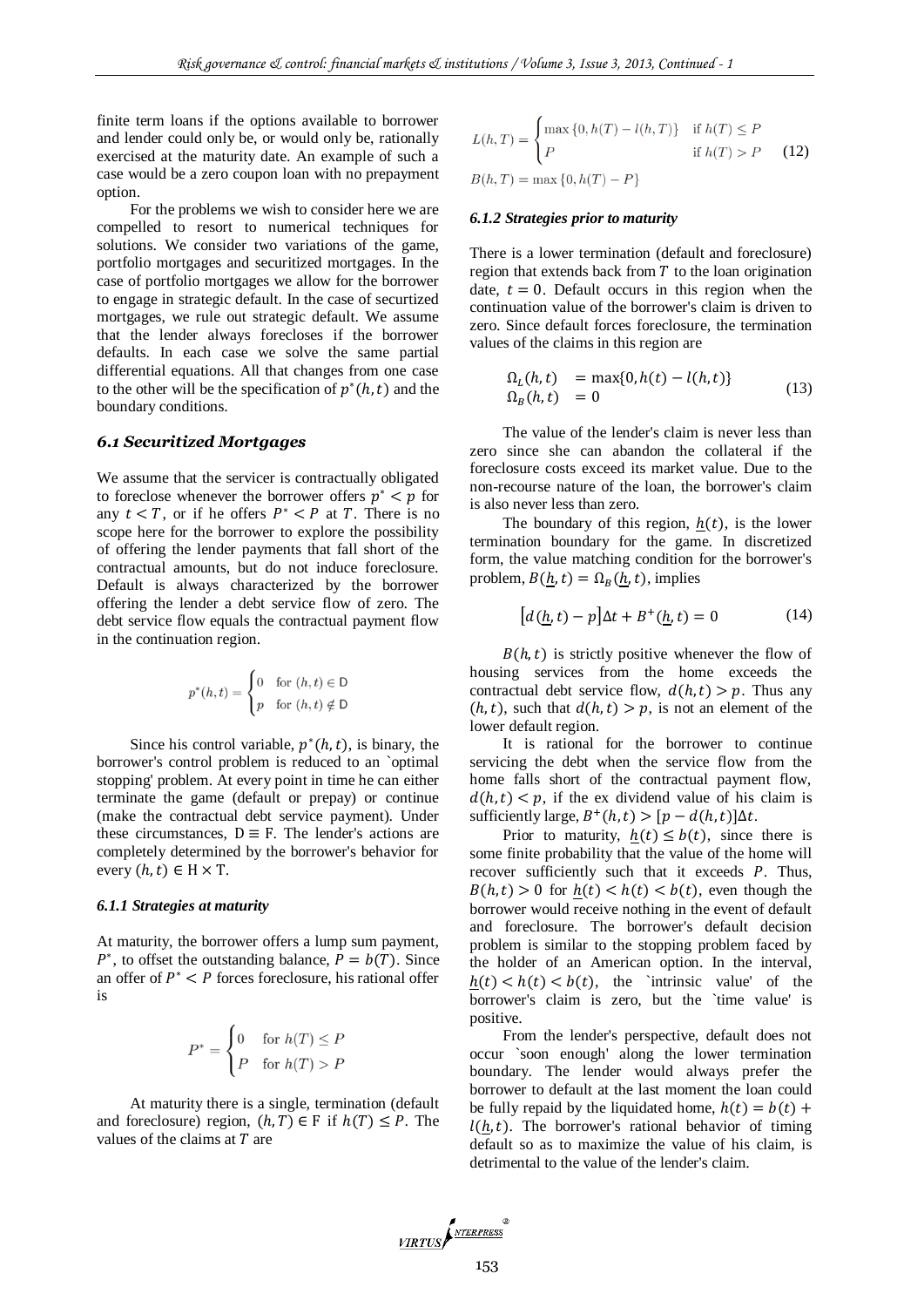A second termination (default and foreclosure, or prepayment) region exists for sufficiently `high' values of the home if the credit spread,  $c - r$ , is sufficiently large. This upper region has a lower bound,  $\overline{h}(t)$ , the upper termination boundary for the game. If foreclosure costs or refinancing (prepayment) costs are positive, this region does not extend to the maturity date.<sup>20</sup> As the home value rises, the probability of default diminishes. The credit spread, originally set when the home value was lower, now seems unwarranted. Faced with the prospect of making the high contractual payments for the remaining term of the loan contract, the borrower will choose to default or prepay the loan if his proceeds from doing so exceed the continuation value of his claim.<sup>21</sup> If the cost incurred by the borrower in negotiating a new loan to refinance the outstanding balance,  $f[b(t)]$ , is less than the foreclosure costs,  $l(h, t)$ , the borrower will prepay the loan instead of defaulting.<sup>22</sup> The termination values of the claims in this region are

$$
\begin{array}{ll}\n\Omega_L(h, t) & = b(t) \\
\Omega_B(h, t) & = h(t) - \min\{l(h, t), f[b(t)]\} - b(t)\n\end{array} (15)
$$

On the boundary of the upper termination region, the value matching condition,  $B(\overline{h}, t) = \Omega_R(\overline{h}, t)$ , implies that the foreclosure- or refinancing costs incurred by the borrower in default are exactly equal to the present value of the extra cost associated with servicing the loan over the remaining term to maturity at the contractual rate  $c$  which is now greater than the fair market rate for the lower default risk. $^{23}$  In discretized form, the value matching condition may be expressed as

$$
[d(\overline{h},t)-p]\Delta t + B^+(\overline{h},t) = \overline{h}(t) - \min\{l(\overline{h},t),f[b(t)]\} - b(t) \qquad (16)
$$

The borrower's optimal strategy is characterized by a termination set which consists of two disjoint regions or subsets in  $H \times T$ . The continuation region C is then defined by  $h(t) < h(t) < \overline{h}(t)$ . Figure 1 illustrates the typical termination regions in the state space.<sup>24</sup>





#### *6.2 Portfolio mortgages*

Since the mortgage is held on the balance sheet of the lender, there are no contractual constraints associated with securitization, compelling the lender to foreclose when the borrower defaults. The lender will not foreclose if doing so does not increase the value of her claim.

We describe the strategy space of the game, starting at the maturity date of the loan.

#### *6.2.1 Strategies at maturity*

The borrower offers a lump-sum payment in lieu of the outstanding balance,  $P = b(T)$ . In the presence of positive foreclosure costs,  $l(h, T)$ , the borrower offers the smallest payment,  $P^*$ , that does not provoke foreclosure

$$
P^* = \min\{P, \max\{0, h(T) - l(h, T)\}\}\tag{17}
$$

This implies a single loan modification (strategic debt service) region at maturity,  $(s, T) \in M$  if  $h(T) \leq$  $b(T) + l(h,T).^{25}$ 

Consequently the values of the claims at maturity are

$$
L(h, T) = P^*
$$
  
= min{b(T), max{0, h(T) – l(h, T)}} (18)

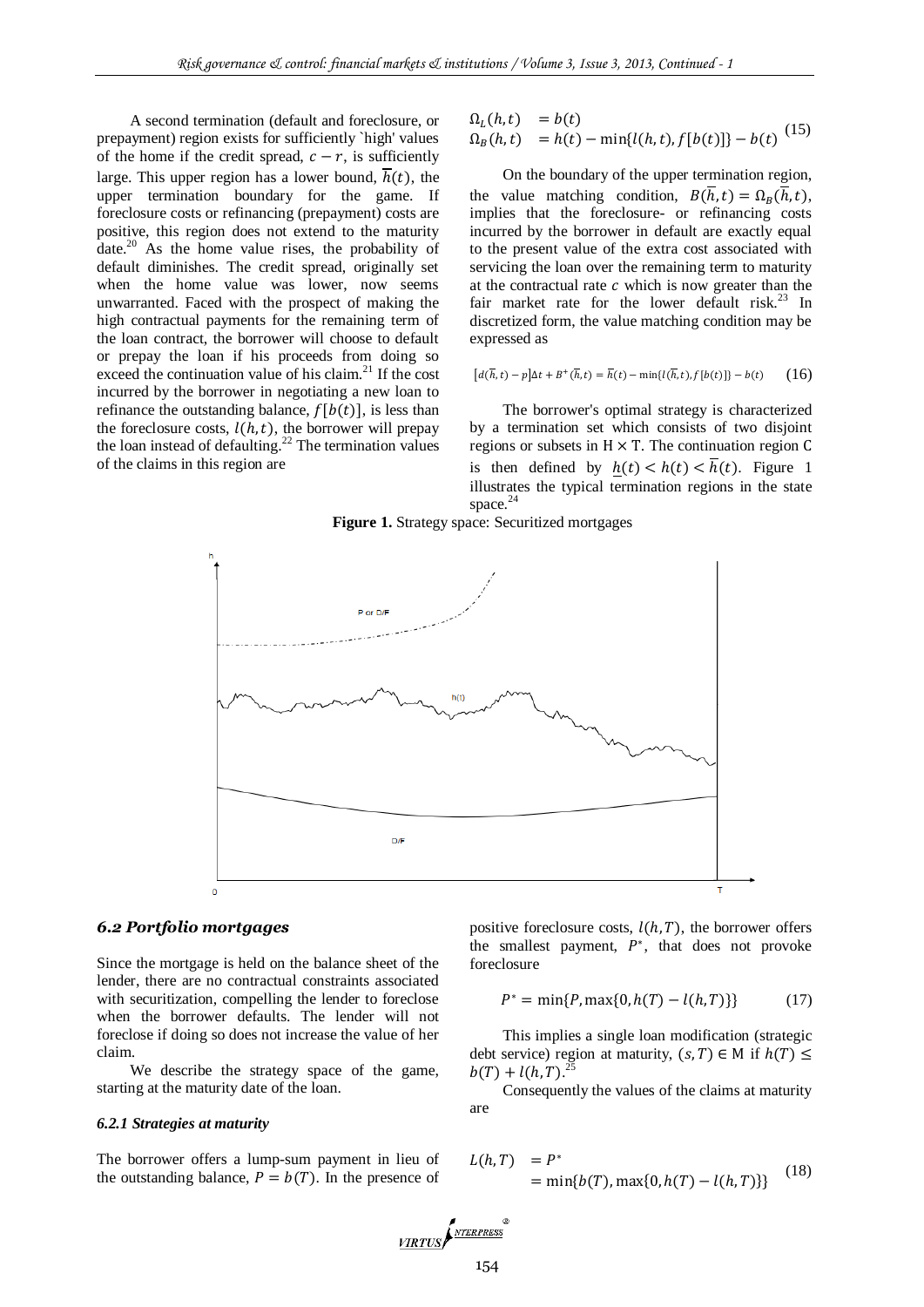$$
B(h, T) = h(T) - P^*
$$
  
= max{min{l(h, T), h(T)}, h(T) - b(T)} (19)

For  $b(T) > h(T) - l(h,T) > 0$ , the borrower avoids foreclosure by offering the lender an amount equal to what she would receive if she liquidated the collateral,  $h(T) - l(h, T)$ . This allows the borrower to retain  $l(h, T)$ , the amount that would be dissipated if foreclosure occurred. If  $h(T) - l(h,T) \leq 0$ , the borrower retains  $h(T)$ , while the lender receives nothing. It is never rational for the borrower to provoke foreclosure at maturity.

#### *6.2.2 Strategies prior to maturity*

The debt service flow,  $\hat{p}$ , that leaves the lender indifferent between foreclosing and allowing the loan to continue satisfies (in discretized form)

$$
\hat{p}(h, t) \Delta t = \max\{0, \Omega_L(h, t) - L^+(h, t)\}\tag{20}
$$

where  $\Omega_L(h, t)$  represents the value of the lender's claim if she forecloses

$$
\Omega_L = \min\{b(t), \max\{0, h(t) - l(h, t)\}\}\tag{21}
$$

To determine  $\hat{p}(h, t)$ , the borrower must take into account the value to the lender of the subgames along which the contract is not terminated.<sup>26</sup> Since the lender cannot default if the borrower offers the contractual payment flow,  $p$ , and the continuation value of the borrower's claim is strictly decreasing in  $p^*$ , his debt service offer will never exceed p for  $t < T<sup>27</sup>$ . This and the fact that the lender will accept any debt service flow greater than or equal to  $\hat{p}(h, t)$ , yields the

borrower's optimal debt service flow offer for every  $(h, t) \in H \times T$ 

$$
p^*(h,t) = \min\{p,\hat{p}(h,t)\}\tag{22}
$$

Due to the finite term of the loan,  $\hat{p}(h, t)$  is a function of the home value *and* time remaining to maturity.

There are two disjoint loan modification (strategic default) sets in the state space for  $t < T$ . For sufficiently low home values, we find  $p^*$ due to the low value of the lender's claim in foreclosure.<sup>28</sup> The presence of foreclosure costs would further reduce the value of the lender's claim. This adds to the borrower's ability to `extract' value from the lender. $29$  As the term to maturity diminishes, the upper boundary of the lower default set increases. With less time remaining to maturity the probability that the collateral value will recover diminishes, lowering the ex debt service value of the lender's claim. Smaller debt service flows are required to keep the lender from foreclosing.

For sufficiently high home values we again find  $p^*(h, t) < p^{30}$  The lender is willing to accept debt service flows below the contractual flow since the probability of default diminishes as  $h(t)$  increases. This region extends to  $T$ . As the term to maturity declines, the lower boundary of the upper modification region,  $\overline{h}(t)$ , declines as well. With less time remaining to maturity, the risk of the home value deteriorating before maturity, becomes smaller and the lender is willing to accept progressively smaller debt service flows without foreclosing. Figure 2 illustrates the typical loan modification regions in the state space.

**Figure 2.** Strategy space: Portfolio mortgages



VIRTUS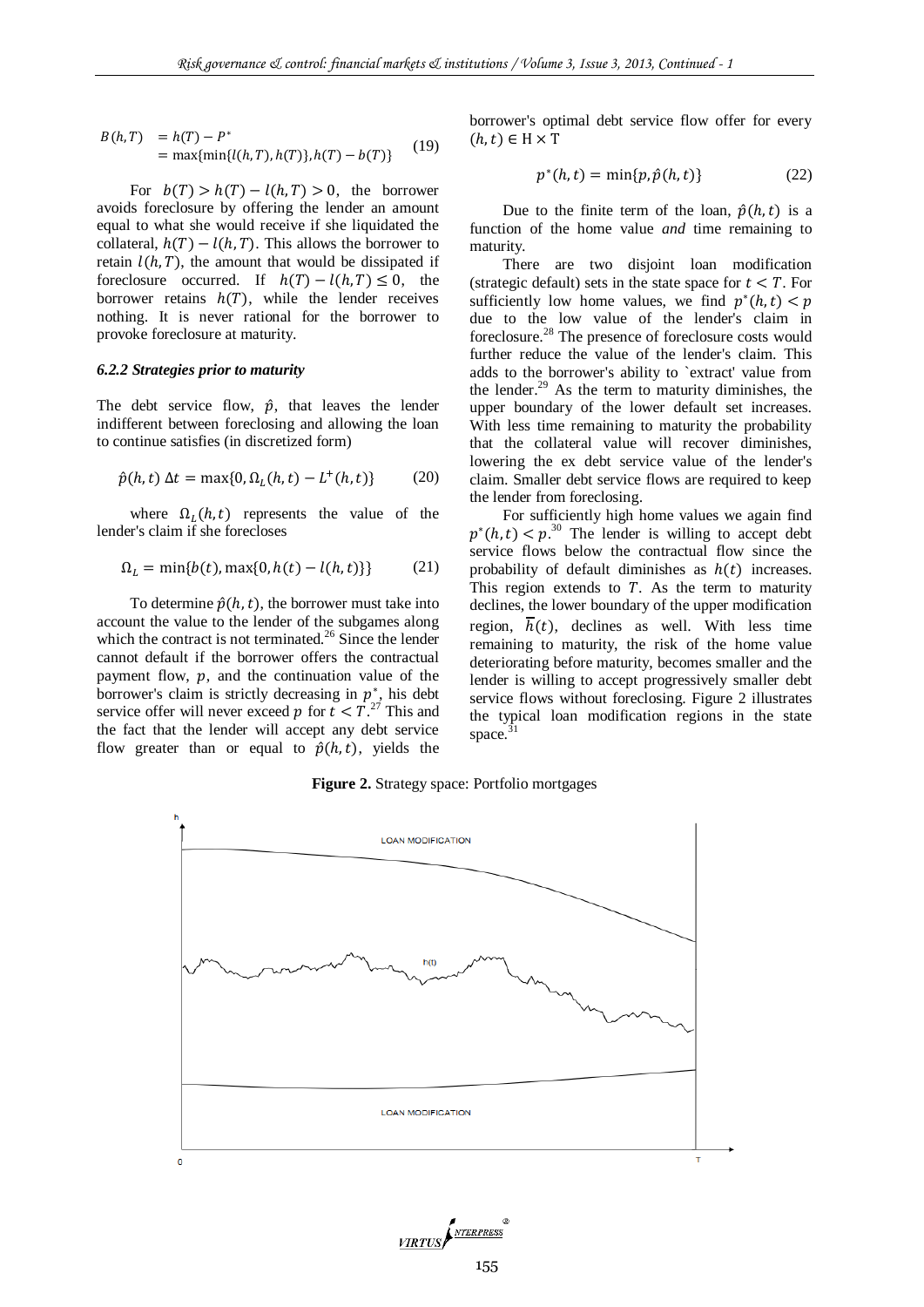Since foreclosure imposes a `dead-weight' loss on the borrower, he never induces foreclosure along the equilibrium path of the game.

#### **7. Loan to value ratios**

Equilibrium values for  $L(s, 0)$  and  $B(s, 0)$  are computed using a finite difference procedure.<sup>32</sup> We assume that foreclosure costs and housing service flows are linear functions of the home value

$$
l(h, t) = l_0 + l_1 h(t)
$$
 (23)

$$
d(h, t) = d_1 h(t) \tag{24}
$$

and that prepayment/refinancing costs are a linear function of the outstanding loan balance

$$
f(b, t) = f_0 + f_1 b(t)
$$
 (25)

The following base case parameter values are used in the analysis presented here

Home: 
$$
r = d_1 - \sigma = l_0 - l_1
$$

\n0.05 0.05 0.20 0.10 0.15

\nLOan:  $T = c$   $p = p - f_0 - f_1$ 

\n2.00 0.08 0.09 0.98 0.00 0.05

The fair value of the securitized mortgage at origination, for a particular value of the home,  $L_s$ is shown in the first column of table 2 (Appendix A).<sup>33</sup> Table 3 illustrates the borrower's strategy sets. $34$  The fair value for the portfolio mortgage,  $L_n(h, 0)$ , is displayed in table 4 (Appendix B). The borrower's strategy sets are illustrated in table 5.<sup>35</sup>

The smallest initial value of the home,  $h_s^*(0)$  for which  $L_s(h, 0) = 1$ , is the minimum home value required for the securitized mortgage loan to be made (at par). At this home value, the credit spread,  $c - r$  is the fair (`correct') spread. For the base case,  $h_s^*$ 1.35. The LTV for the loan is  $1/h_s^*(0) = 0.74$ . For the portfolio mortgage,  $h_p^*(0) = 1.72$ , and the LTV is  $1/h_n^*(0) = 0.58$ . The difference is material.

For home values less than  $h_s^*(0)$  we have  $L(h, 0)$  < 1. The lender is not willing to lend (`buy' the loan) for the contractual amount of 1. For example, when  $h(0) = 1$ , the lender is only willing to pay 0.816 for the contractual flow of debt service payments. This discount to par implies that the effective credit spread is greater than  $c - r$ .

Table 1 shows fair loan to value ratios for securitized and portfolio mortgages for different levels of  $l_1$ . Naive comparison of LTVs would suggest that the securitized mortgage is riskier than the portfolio mortgage, but both loans are issued (at par) at the *same* credit spread.

Table 6 (Appendix C) shows the effects of varying some loan contract terms and home value process parameters on the LTVs. Note that for some parameter values (e.g.  $c = 0.09$ ), there is no LTV for the securitized mortgage. At this credit spread,  $c - r = 0.04$ , the borrower will prepay the loan (at origination) at home values high enough to induce the lender to lend the contractual amount of 1. The loan will never be made. The credit spread is too large. Similar reasoning applies in the cases where the refinancing costs,  $f_1$ , are (too) low.

| $l_{1}$ | $h_{s}^{*}(0)$ | $LTV_s$ | $h_p^*(0)$ | $LTV_p$ |
|---------|----------------|---------|------------|---------|
| 0.00    | 1.25           | 0.80    | 1.46       | 0.68    |
| 0.05    | 1.29           | 0.77    | 1.54       | 0.65    |
| 0.10    | 1.32           | 0.76    | 1.62       | 0.62    |
| 0.15    | 1.35           | 0.74    | 1.72       | 0.58    |
| 0.20    | 1.38           | 0.73    | 1.83       | 0.55    |
| 0.25    | 1.40           | 0.71    | 1.95       | 0.51    |
| 0.30    | 1.42           | 0.70    | 2.09       | 0.48    |
| 0.35    | 1.45           | 0.69    | 2.25       | 0.44    |
| 0.40    | 1.47           | 0.68    | 2.43       | 0.41    |
| 0.45    | 1.49           | 0.67    | 2.65       | 0.38    |

**Table 1.** Fair loan to value ratios

## **8. Conclusion**

There is broad consensus that moral hazard and informational asymmetries between originators and investors in securitized subprime mortgages were instrumental in the decline in lending standards in the years preceding the subprime crisis $36$ .

VIRTUS ANTERPRESS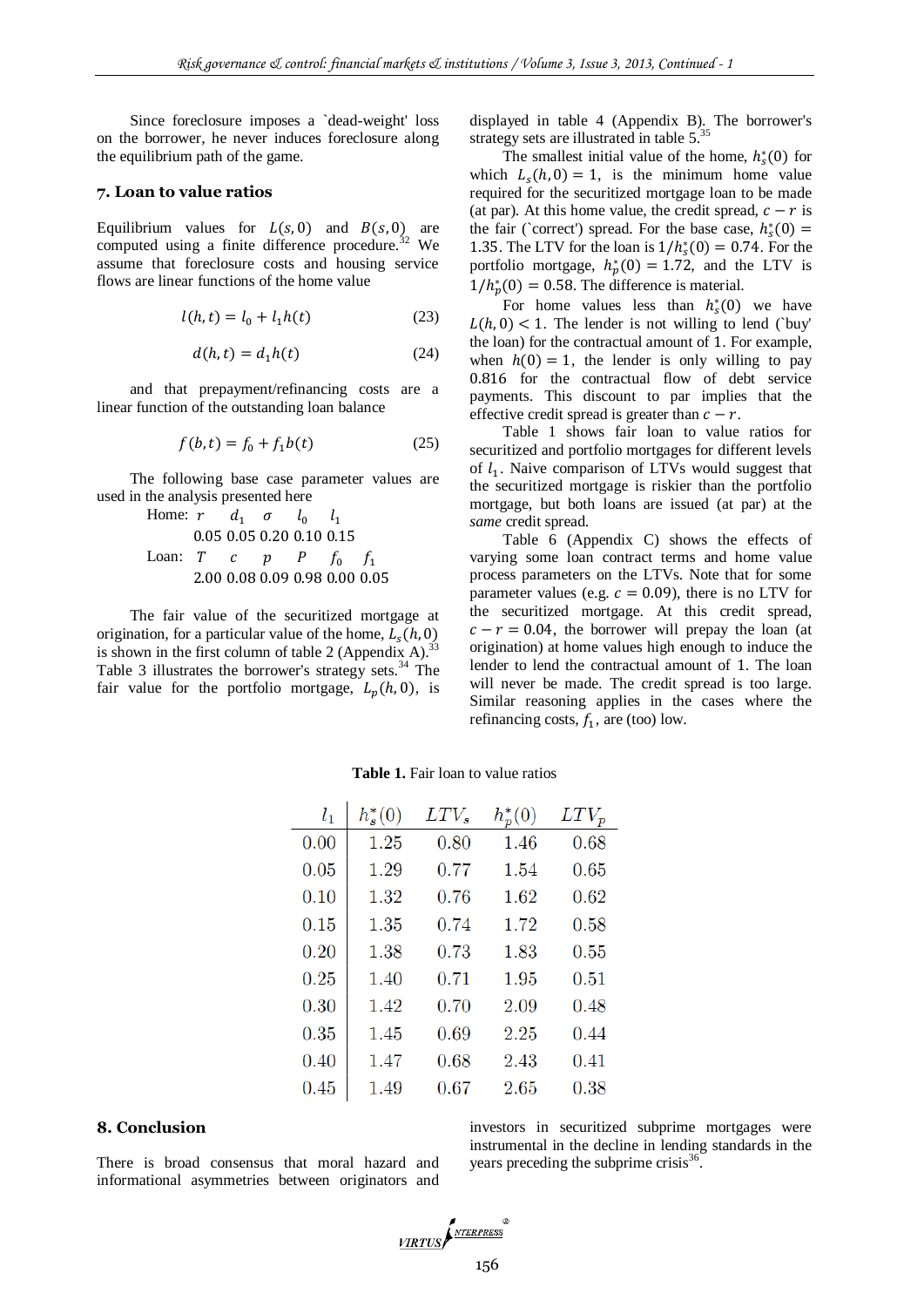The implication is that originators who securitized their loans exploited the information asymmetry by extending credit to high risk borrowers who would not have received loans from lenders who kept the mortgages on their balance sheets, or they issued loans with higher loan to collateral value ratios and/or lower credit spreads when compared to portfolio loans with similar terms. In short, securitized mortgages were mispriced. Calls for the (increased) regulation of the securitization process to align incentives and mitigate moral hazard seem well founded.

This paper demonstrates that a naive comparison of LTV's across mortgages to provide evidence for this view is of no value. The environment in which borrower and lender negotiate the terms of a loan at origination (and subsequently, if terms are renegotiated) matters for determining the fair value of the claims of the borrower and lender on the underlying collateral (the home). The value of the lender's claim is the fair amount of credit that should be offered. Securitization implies a contracting environment quite different from the environment where the lender holds the loan. Hence there is no reason to expect securitized loans and portfolio loans to have similar LTVs for a given credit spread, or similar credit spreads for a given LTV, ceteris paribus, even in the *absence* of asymmetric information. In the model we develop, securitized loans have higher LTVs than portfolio loans, for a given credit spread. This does not constitute evidence of aggressive lending on the part of securitizing originators.

#### **References**

- Anderson, R.W. and S. Sundaresan (1996). Design and Valuation of Debt Contracts, The Review of Financial Studies, 9(1): 37-68.
- 2. Ashcraft, A. B. and Schuermann, T. (2008) Understanding the Securitization of Subprime Mortgage Credit, Foundations and Trends in Finance, 2(3): 191-309.
- 3. Bank for International Settlements (2008). Credit Risk Transfer: Developments from 2005 to 2007, The Joint Forum (Basel Committee on Bank Supervision, International Organization of Securities Commissions and International Association of Insurance Supervisors), July 2008.
- 4. Bhardwaj, G. and R. Sengupta (2008a) Where's the Smoking Gun? A Study of Underwriting Standards for US Subprime Mortgages, Federal Reserve Bank of St. Louis, Research Division, Working Paper, October 27, 2008.
- 5. Bhardwaj, G. and R. Sengupta (2008b). Did Prepayments Sustain the Subprime Market?, Federal Reserve Bank of St. Louis, Research Division, Working Paper, November 6, 2008.
- 6. Bernanke, B. S. (2008a) Reducing Preventable Mortgage Foreclosures, Speech at the Independent Community Bankers of America Annual Convention, Orlando, Florida, March 4, 2008, Board of Governors of the Federal Reserve System.
- 7. Bernanke, B. S. (2008b) Addressing Weaknesses in the Global Financial Markets: The Report of the President's Working Group on Financial Markets Richmond, Virginia, April 10, 2008, Board of Governors of the Federal Reserve System.
- 8. Chaudhary, S. (2007). An Introduction to the Subprime Mortgage Sector, RMBS Trading Desk Strategy, Bank of America, June 27, 2007.
- 9. Chaudhary, S. (2008). A Primer on Residential Mortgage Credit, RMBS Trading Desk Strategy, Bank of America, July 30, 2008.
- 10. Crouhy, M. G., R. A. Jarrow and S. M. Turnbull (2008). The Subprime Credit Crisis of 2007, Journal of Derivatives, 16(1): 81-110.
- 11. Cutts, A.C. and W. A. Merrill (2008). Interventions in Mortgage Default: Policies and Practices to Prevent Home Loss and Lower Costs, Freddie Mac Working Paper 08-01.
- 12. Cutts, A. C., and R. Van Order (2005). On the Economics of Subprime Lending, Journal of Real Estate Finance and Economics, Vol. 30, 167-196.
- 13. Demyanyk, Y. S. (2009). Quick Exits of Subprime Mortgages, Review, Federal Reserve Bank of St. Louis, March/April 2009
- 14. Demyanyk, Y. S. and O. Van Hemert (2011). Understanding the Subprime Mortgage Crisis, The Review of Financial Studies, 24(6): 1848-1880.
- 15. Dixit, A. (1993). The Art of Smooth Pasting, Vol 55 in J. Lesourne and H. Sonnenschein (eds.) Fundamentals of Pure and Applied Economics, Chur, Switzerland: Harwood Academic Publishers.
- 16. Eggert, K. (2007). Comment on Michael Stegman at al.'s "Preventive Servicing is Good for Business and Affordable Homeownership Policy": What Prevents Loan Modifications?, Housing Policy Debate, Vol. 18, 279-287,
- 17. Fudenberg, D. and J. Tirole (1991). Game Theory, Cambridge, Mass: MIT Press.
- 18. Ghent, A. C. and M. Kudlyak (2011). Recourse and Residential Mortgage Default: Evidence from US States, The Review of Financial Studies, 24(9): 3139- 3186.
- 19. Gorton, G. (2008). The Panic of 2007, Jackson Hole Conference, Federal Reserve Bank of Kansas City.
- 20. Hatchondo, J. C., L. Martinez and J. M. Sanchez (2013). Europe May Provide Lessons on Preventing Mortgage Defaults, The Regional Economist, Federal Reserve Bank of St. Louis, 21(3): 12-13.
- 21. Hull, J. C. (2008). The Credit Crunch of 2007: What went Wrong? Why? What Lessons can be Learned?, Journal of Credit Risk, 5(2): 3-18.
- 22. Jaffee, D. M. (2008). The U.S. Subprime Mortgage Crisis: Issues Raised and Lessons Learned, The International Bank for Reconstruction and Development, Commission on Growth and Development, Working Paper, No. 28.
- 23. Jones, R. A. and D. Nickerson (2002). Mortgage Contracts, Strategic Options and Stochastic Collateral, Journal of Real Estate Finance and Economics, Vol. 24, 35-58.
- 24. Keys, B. J., T. K. Mukherjee, A. Seru and Vikrant Vig (2009). Financial Regulation and Securitization: Evidence from Subprime Loans, Journal of Monetary Economics, 56(5): 700-720.
- 25. Knight, M. D. (2008). Some Reflections on the Future of the Originate-to-Ditsribute Model in the Context of the Current Financial Turmoil, Speech at the Euro 50

VIRTUS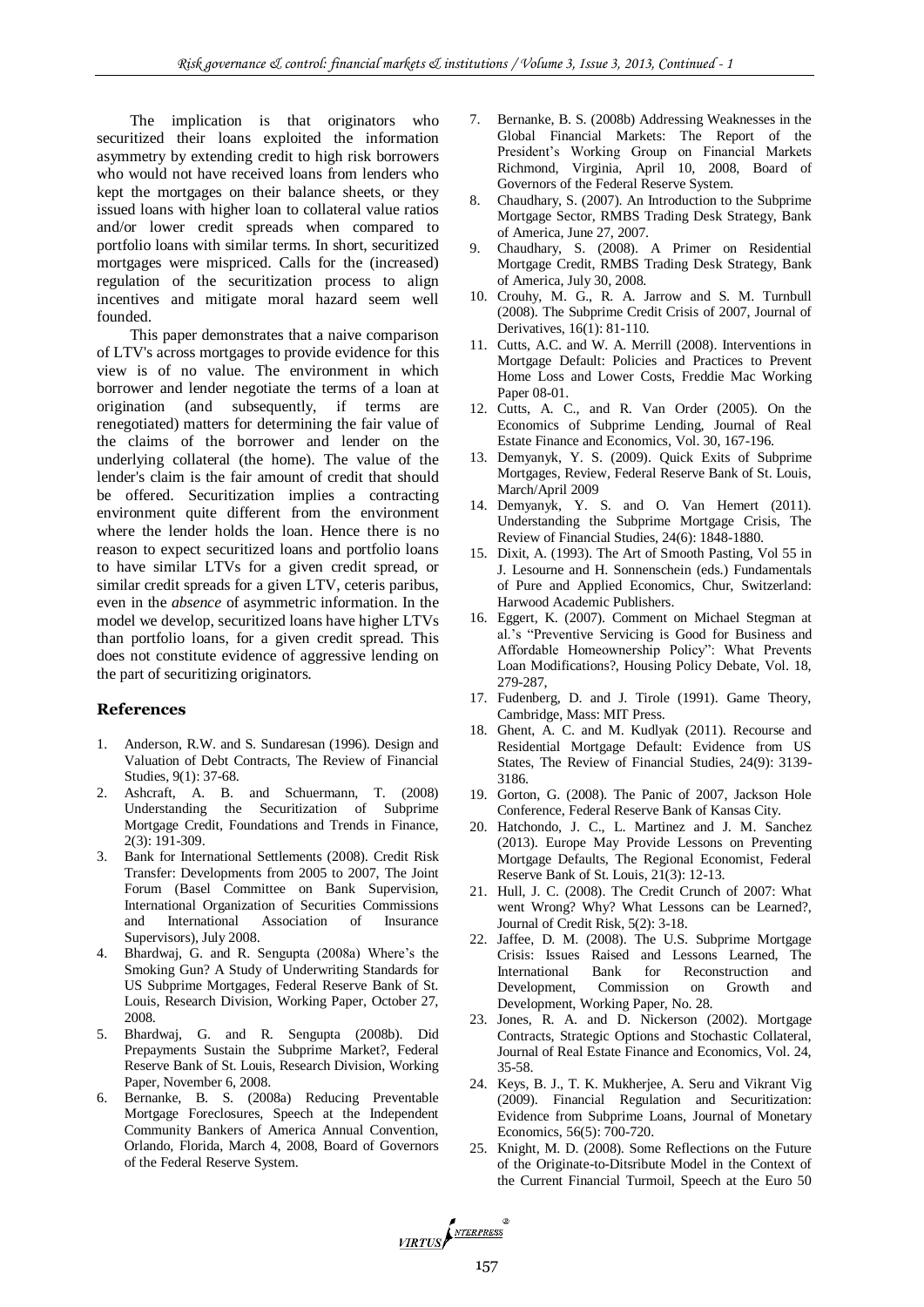Group Roundtable on "The Future of the Originate and Distribute Model," London, April 21, 2008. (http://bis.org/speeches).

- 26. Kruger, S. (2013) The Effect of Mortgage Securitization on Foreclosure and Modification, Dept. of Economics and Harvard Business School, Harvard University, Working Paper, June 2013.
- 27. Mella-Barral, P. and W. Perraudin (1997). Strategic Debt Service, Journal of Finance, Vol. LII, 531-556.
- 28. Mian, A. and A. Sufi (2009). The Consequences of Mortgage Credit Expansion: Evidence from the US

Mortgage Default Crisis, Quarterly Journal of Economics, 124(4): 1449-1496.

- 29. President's Working Group on Financial Markets (2008) Policy Statement on Financial Market Developments, Department of the Treasury, Board of Governors or the Federal Reserve System, Securities and Exchange Commission and Commodities Futures Trading Commission, March 2008.
- 30. Summers, L. (2008). America needs a way to stem foreclosures, Financial Times, February 25, 2008.
- 31. Tirole, J. (1988). The Theory of Industrial Organization, Cambridge, Mass: MIT Press.

 $\frac{\sqrt{IRTUS}}{\sqrt{IRTUS}}$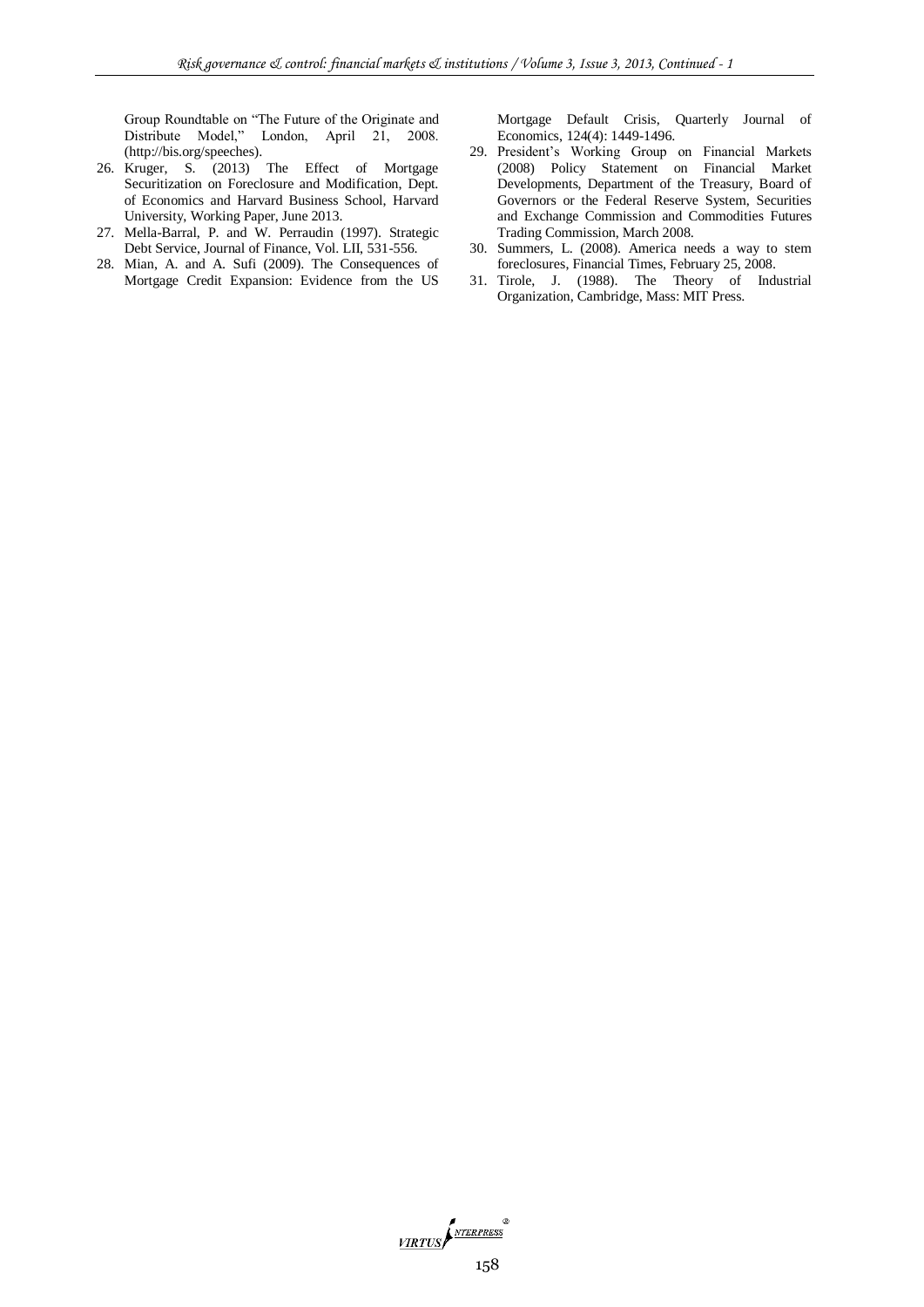# **Appendix A.** Securitized Mortgage

#### **Table 2.**  $L_s$ (

|      | 2.00  | 1.80  | 1.60  | 1.40  | 1.20  | 1.00  | 0.80  | 0.60  | 0.40  | 0.20  | 0.00  |
|------|-------|-------|-------|-------|-------|-------|-------|-------|-------|-------|-------|
| 0.50 | 0.325 | 0.325 | 0.325 | 0.325 | 0.325 | 0.325 | 0.325 | 0.325 | 0.325 | 0.325 | 0.325 |
| 0.60 | 0.410 | 0.410 | 0.410 | 0.410 | 0.410 | 0.410 | 0.410 | 0.410 | 0.410 | 0.410 | 0.410 |
| 0.70 | 0.495 | 0.495 | 0.495 | 0.495 | 0.495 | 0.495 | 0.495 | 0.495 | 0.495 | 0.495 | 0.495 |
| 0.80 | 0.580 | 0.580 | 0.580 | 0.580 | 0.580 | 0.580 | 0.580 | 0.580 | 0.580 | 0.580 | 0.580 |
| 0.90 | 0.710 | 0.711 | 0.712 | 0.713 | 0.714 | 0.713 | 0.713 | 0.711 | 0.707 | 0.695 | 0.665 |
| 1.00 | 0.816 | 0.818 | 0.819 | 0.822 | 0.824 | 0.827 | 0.831 | 0.837 | 0.846 | 0.862 | 0.978 |
| 1.10 | 0.893 | 0.895 | 0.897 | 0.900 | 0.903 | 0.908 | 0.915 | 0.924 | 0.937 | 0.959 | 0.978 |
| 1.20 | 0.948 | 0.949 | 0.951 | 0.953 | 0.956 | 0.960 | 0.965 | 0.971 | 0.978 | 0.983 | 0.978 |
| 1.30 | 0.986 | 0.986 | 0.986 | 0.987 | 0.988 | 0.989 | 0.991 | 0.991 | 0.991 | 0.986 | 0.978 |
| 1.40 | 1.011 | 1.010 | 1.009 | 1.008 | 1.006 | 1.005 | 1.003 | 0.999 | 0.994 | 0.986 | 0.978 |
| 1.50 | 1.023 | 1.025 | 1.023 | 1.020 | 1.016 | 1.012 | 1.008 | 1.002 | 0.994 | 0.986 | 0.978 |
| 1.60 | 1.010 | 1.035 | 1.031 | 1.026 | 1.021 | 1.016 | 1.009 | 1.002 | 0.995 | 0.986 | 0.978 |
| 1.70 | 1.000 | 1.041 | 1.036 | 1.030 | 1.024 | 1.017 | 1.010 | 1.003 | 0.995 | 0.986 | 0.978 |
| 1.80 | 1.000 | 1.043 | 1.038 | 1.032 | 1.025 | 1.018 | 1.010 | 1.003 | 0.995 | 0.986 | 0.978 |
| 1.90 | 1.000 | 0.998 | 1.040 | 1.033 | 1.026 | 1.018 | 1.011 | 1.003 | 0.995 | 0.986 | 0.978 |
| 2.00 | 1.000 | 0.998 | 1.041 | 1.033 | 1.026 | 1.018 | 1.011 | 1.003 | 0.995 | 0.986 | 0.978 |
| 2.10 | 1.000 | 0.998 | 1.041 | 1.034 | 1.026 | 1.018 | 1.011 | 1.003 | 0.995 | 0.986 | 0.978 |
| 2.20 | 1.000 | 0.998 | 1.041 | 1.034 | 1.026 | 1.018 | 1.011 | 1.003 | 0.995 | 0.986 | 0.978 |
| 2.30 | 1.000 | 0.998 | 1.041 | 1.034 | 1.026 | 1.018 | 1.011 | 1.003 | 0.995 | 0.986 | 0.978 |
| 2.40 | 1.000 | 0.998 | 1.041 | 1.034 | 1.026 | 1.018 | 1.011 | 1.003 | 0.995 | 0.986 | 0.978 |
| 2.50 | 1.000 | 0.998 | 1.041 | 1.034 | 1.026 | 1.018 | 1.011 | 1.003 | 0.995 | 0.986 | 0.978 |
|      |       |       |       |       |       |       |       |       |       |       |       |

**Table 3.** Securitized mortgage: Borrower strategies

÷.

|                     | 2.00   | 1.80   | 1.60   | 1.40   | 1.20   | 1.00   | $0.80\,$ | 0.60   | 0.40   | 0.20   | $\boldsymbol{0.00}$ |
|---------------------|--------|--------|--------|--------|--------|--------|----------|--------|--------|--------|---------------------|
| 0.50                | $\ast$ | $\ast$ | $\ast$ | $\ast$ | $\ast$ | $\ast$ | $\ast$   | $\ast$ | $\ast$ | $\ast$ | $\ast$              |
| $0.60\,$            | $\ast$ | $\ast$ | $\ast$ | $\ast$ | $\ast$ | $\ast$ | $\ast$   | $\ast$ | $\ast$ | $\ast$ | $\ast$              |
| 0.70                | $\ast$ | $\ast$ | $\ast$ | $\ast$ | $\ast$ | $\ast$ | $\ast$   | $\ast$ | $\ast$ | $\ast$ | $\ast$              |
| $\boldsymbol{0.80}$ | $\ast$ | $\ast$ | $\ast$ | $\ast$ | $\ast$ | $\ast$ | $\ast$   | $\ast$ | $\ast$ | $\ast$ | $\ast$              |
| 0.90                |        |        |        |        |        |        |          |        |        |        | $\ast$              |
| $1.00\,$            |        |        |        |        |        |        |          |        |        |        |                     |
| 1.10                |        |        |        |        |        |        |          |        |        |        |                     |
| 1.20                |        |        |        |        |        |        |          |        |        |        |                     |
| 1.30                |        |        |        |        |        |        |          |        |        |        |                     |
| 1.40                |        |        |        |        |        |        |          |        |        |        |                     |
| 1.50                |        |        |        |        |        |        |          |        |        |        |                     |
| 1.60                |        |        |        |        |        |        |          |        |        |        |                     |
| 1.70                | ï      |        |        |        |        |        |          |        |        |        |                     |
| 1.80                | l.     |        |        |        |        |        |          |        |        |        |                     |
| 1.90                |        |        |        |        |        |        |          |        |        |        |                     |
| 2.00                |        |        |        |        |        |        |          |        |        |        |                     |
| 2.10                |        |        |        |        |        |        |          |        |        |        |                     |
| 2.20                | ÷      |        |        |        |        |        |          |        |        |        |                     |
| 2.30                |        |        |        |        |        |        |          |        |        |        |                     |
| 2.40                | I      |        |        |        |        |        |          |        |        |        |                     |
| 2.50                |        |        |        |        |        |        |          |        |        |        |                     |

VIRTUS <sup>NTERPRESS</sup>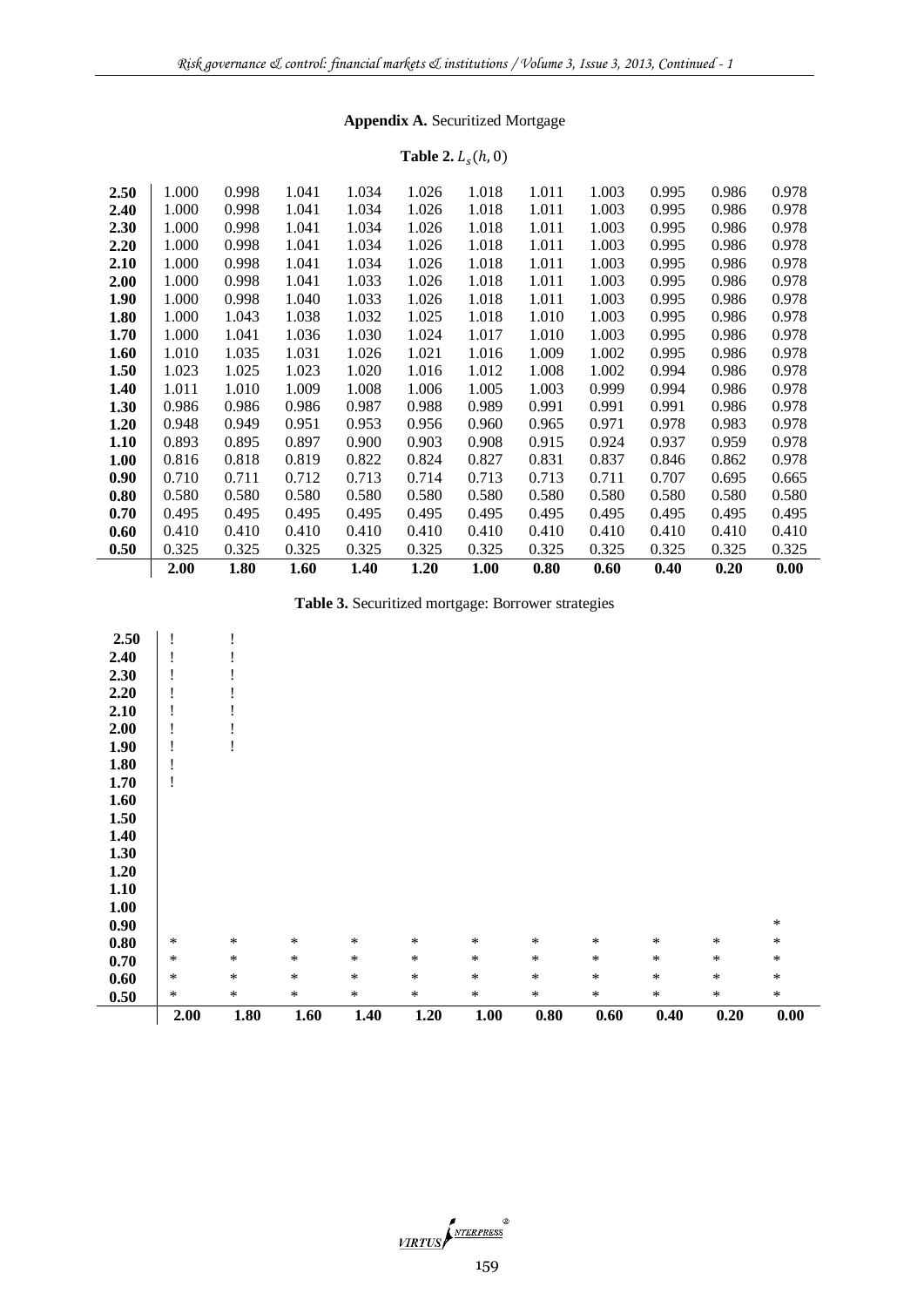# **Appendix B.** Portfolio mortgage

# **Table 4.** Ll(h, 0)

|      | 2.00  | 1.80  | 1.60  | 1.40  | 1.20  | 1.00  | 0.80  | 0.60  | 0.40  | 0.20  | 0.00  |
|------|-------|-------|-------|-------|-------|-------|-------|-------|-------|-------|-------|
| 0.50 | 0.325 | 0.325 | 0.325 | 0.325 | 0.325 | 0.325 | 0.325 | 0.325 | 0.325 | 0.325 | 0.325 |
| 0.60 | 0.410 | 0.410 | 0.410 | 0.410 | 0.410 | 0.410 | 0.410 | 0.410 | 0.410 | 0.410 | 0.410 |
| 0.70 | 0.495 | 0.495 | 0.495 | 0.495 | 0.495 | 0.495 | 0.495 | 0.495 | 0.495 | 0.495 | 0.495 |
| 0.80 | 0.580 | 0.580 | 0.580 | 0.580 | 0.580 | 0.580 | 0.580 | 0.580 | 0.580 | 0.580 | 0.580 |
| 0.90 | 0.665 | 0.665 | 0.665 | 0.665 | 0.665 | 0.665 | 0.665 | 0.665 | 0.665 | 0.665 | 0.665 |
| 1.00 | 0.750 | 0.750 | 0.750 | 0.750 | 0.750 | 0.750 | 0.750 | 0.750 | 0.750 | 0.750 | 0.750 |
| 1.10 | 0.830 | 0.830 | 0.830 | 0.831 | 0.831 | 0.832 | 0.833 | 0.834 | 0.835 | 0.835 | 0.835 |
| 1.20 | 0.890 | 0.890 | 0.891 | 0.892 | 0.893 | 0.895 | 0.897 | 0.900 | 0.905 | 0.911 | 0.920 |
| 1.30 | 0.934 | 0.934 | 0.935 | 0.936 | 0.937 | 0.939 | 0.941 | 0.945 | 0.950 | 0.959 | 0.978 |
| 1.40 | 0.964 | 0.964 | 0.964 | 0.965 | 0.966 | 0.967 | 0.968 | 0.971 | 0.974 | 0.978 | 0.978 |
| 1.50 | 0.984 | 0.983 | 0.983 | 0.983 | 0.983 | 0.982 | 0.982 | 0.983 | 0.982 | 0.981 | 0.978 |
| 1.60 | 0.995 | 0.994 | 0.993 | 0.992 | 0.990 | 0.989 | 0.987 | 0.985 | 0.983 | 0.981 | 0.978 |
| 1.70 | 1.000 | 0.998 | 0.996 | 0.994 | 0.992 | 0.990 | 0.987 | 0.985 | 0.983 | 0.981 | 0.978 |
| 1.80 | 1.000 | 0.998 | 0.996 | 0.994 | 0.992 | 0.990 | 0.987 | 0.985 | 0.983 | 0.981 | 0.978 |
| 1.90 | 1.000 | 0.998 | 0.996 | 0.994 | 0.992 | 0.990 | 0.987 | 0.985 | 0.983 | 0.981 | 0.978 |
| 2.00 | 1.000 | 0.998 | 0.996 | 0.994 | 0.992 | 0.990 | 0.987 | 0.985 | 0.983 | 0.981 | 0.978 |
| 2.10 | 1.000 | 0.998 | 0.996 | 0.994 | 0.992 | 0.990 | 0.987 | 0.985 | 0.983 | 0.981 | 0.978 |
| 2.20 | 1.000 | 0.998 | 0.996 | 0.994 | 0.992 | 0.990 | 0.987 | 0.985 | 0.983 | 0.981 | 0.978 |
| 2.30 | 1.000 | 0.998 | 0.996 | 0.994 | 0.992 | 0.990 | 0.987 | 0.985 | 0.983 | 0.981 | 0.978 |
| 2.40 | 1.000 | 0.998 | 0.996 | 0.994 | 0.992 | 0.990 | 0.987 | 0.985 | 0.983 | 0.981 | 0.978 |
| 2.50 | 1.000 | 0.998 | 0.996 | 0.994 | 0.992 | 0.990 | 0.987 | 0.985 | 0.983 | 0.981 | 0.978 |
|      |       |       |       |       |       |       |       |       |       |       |       |

# **Table 5.** Lender serviced mortgage: Borrower strategies

|      | 2.00   | 1.80            | 1.60            | 1.40   | 1.20   | 1.00   | 0.80   | 0.60             | 0.40            | 0.20   | 0.00   |
|------|--------|-----------------|-----------------|--------|--------|--------|--------|------------------|-----------------|--------|--------|
| 0.50 | $^{+}$ | $+$             | $+$             | $^{+}$ | $^{+}$ | $^{+}$ | $^{+}$ | $^{+}$           | $^{+}$          | $+$    | $^{+}$ |
| 0.60 |        | $^{+}$          | $+$             |        |        | $^{+}$ | $^{+}$ | $^{+}$           | $^{+}$          | $^{+}$ | $^{+}$ |
| 0.70 | $^{+}$ | $^{+}$          | $^{+}$          |        |        | $^{+}$ | $^{+}$ | $^{+}$           | $^{+}$          | $^{+}$ | $+$    |
| 0.80 | $^{+}$ | $^{+}$          | $^{+}$          | $^{+}$ |        | $^{+}$ | $^{+}$ | $^{+}$           | $^{+}$          | $^{+}$ | $+$    |
| 0.90 |        | $+$             | $^{+}$          |        | $^{+}$ |        | $^{+}$ | $^{+}$           |                 |        |        |
| 1.00 |        | $\! + \!\!\!\!$ | $^{+}$          |        |        |        |        |                  |                 |        | $+$    |
| 1.10 |        |                 |                 |        |        |        |        |                  |                 | $^{+}$ |        |
| 1.20 |        |                 |                 |        |        |        |        |                  |                 |        | $^{+}$ |
| 1.30 |        |                 |                 |        |        |        |        |                  |                 |        |        |
| 1.40 |        |                 |                 |        |        |        |        |                  |                 |        |        |
| 1.50 |        |                 |                 |        |        |        |        |                  |                 |        |        |
| 1.60 |        |                 |                 |        |        |        |        | $\boldsymbol{+}$ |                 | $^{+}$ |        |
| 1.70 |        |                 | $\! + \!\!\!\!$ |        | $^{+}$ |        |        |                  |                 |        |        |
| 1.80 | $^{+}$ | $^{+}$          | $^{+}$          |        | $^{+}$ | $^{+}$ | $^{+}$ |                  | $\! + \!\!\!\!$ | $^{+}$ |        |
| 1.90 |        | $+$             | $^{+}$          |        | $^{+}$ | $^{+}$ | $^{+}$ | $^{+}$           |                 | $^{+}$ |        |
| 2.00 |        | $^{+}$          | $^{+}$          |        | $^{+}$ | $^{+}$ | $^{+}$ |                  |                 |        |        |
| 2.10 |        | $^{+}$          | $^{+}$          |        | $^{+}$ | $^{+}$ | $^{+}$ | $^{+}$           | $^{+}$          | $^{+}$ |        |
| 2.20 | $^{+}$ | $^{+}$          | $^{+}$          |        |        | $^{+}$ | $^{+}$ |                  |                 |        |        |
| 2.30 | $^{+}$ | $^{+}$          | $^{+}$          |        | $^{+}$ | $^{+}$ | $^{+}$ | $^{+}$           | $\! + \!\!\!\!$ | $^{+}$ |        |
| 2.40 | $^{+}$ | $+$             |                 |        |        | $^{+}$ | $^{+}$ | $^{+}$           |                 | $^{+}$ |        |
| 2.50 |        | $^{+}$          | $^{+}$          | $^{+}$ |        |        | $^{+}$ | $^{+}$           | $^{+}$          | $^{+}$ |        |

 $\frac{\sqrt{IRTUS}}{\sqrt{IRTUS}}$  160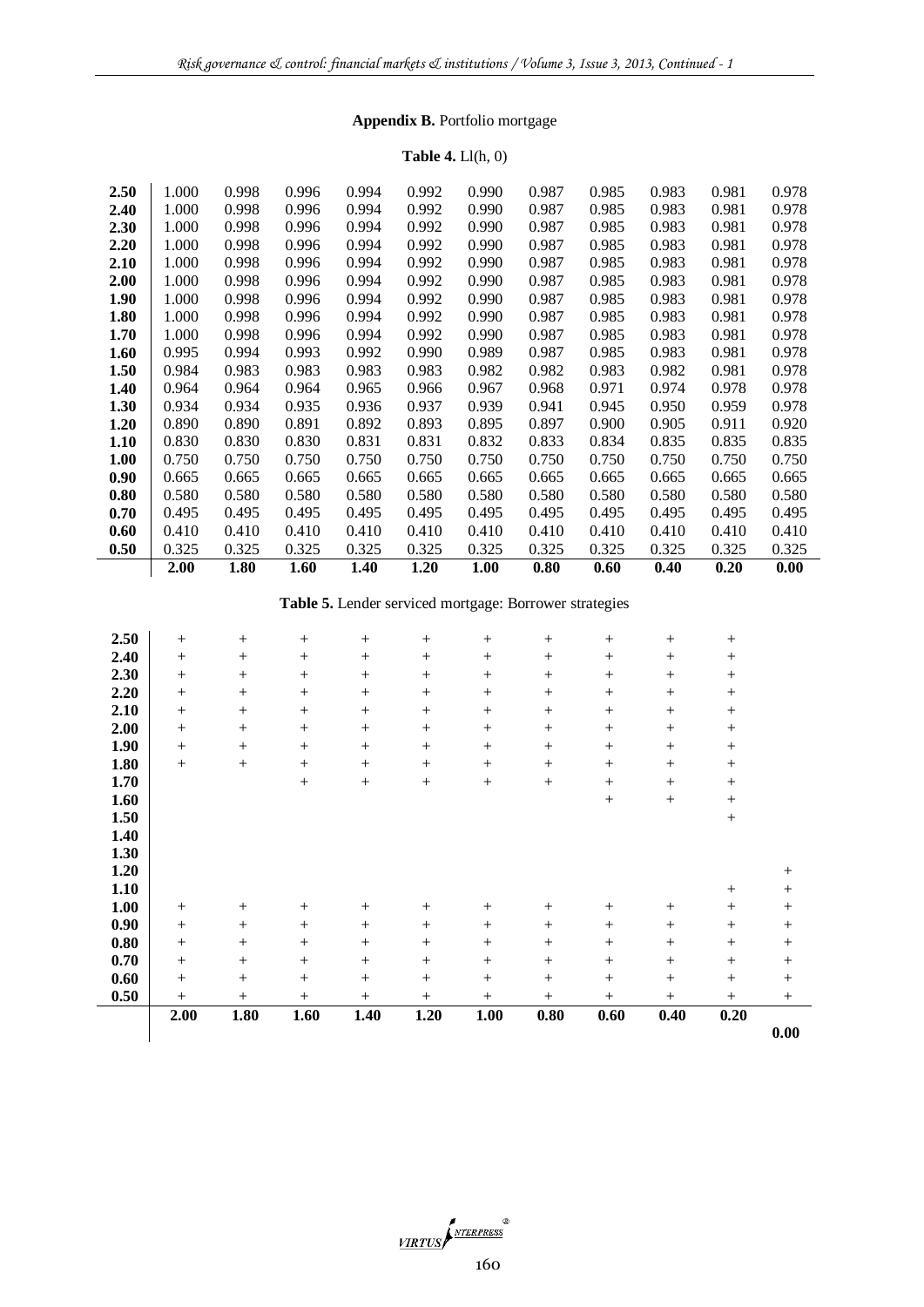#### **Appendix C.** Sensitivity Analysis

#### **Table 6.** Effect of parameters on LTV

| $\boldsymbol{p}$ | LTV <sub>s</sub> | $_{LTV_{p}}$ | c    | LTV <sub>s</sub> | $LTV_p$ | $f_1$ | $LTV_s$          | $LTV_p$ |
|------------------|------------------|--------------|------|------------------|---------|-------|------------------|---------|
|                  |                  |              |      |                  |         |       |                  |         |
| 0.00             | 0.62             | 0.57         | 0.05 | 0.38             | 0.29    | 0.00  |                  | 0.58    |
| 0.02             | 0.64             | 0.55         | 0.06 | 0.66             | 0.50    | 0.02  |                  | 0.58    |
| 0.04             | 0.67             | 0.53         | 0.07 | 0.71             | 0.55    | 0.04  |                  | 0.58    |
| 0.06             | 0.70             | 0.56         | 0.08 | 0.74             | 0.58    | 0.06  | 0.74             | 0.58    |
| 0.08             | 0.73             | 0.57         | 0.09 |                  | 0.60    | 0.08  | 0.74             | 0.58    |
| 0.10             | 0.75             | 0.59         | 0.10 |                  | 0.62    | 0.10  | 0.74             | 0.58    |
| 0.12             | 0.77             | 0.61         | 0.11 |                  | 0.64    | 0.12  | 0.74             | 0.58    |
| 0.14             | 0.80             | 0.62         | 0.12 |                  | 0.65    | 0.14  | 0.74             | 0.58    |
| 0.16             | 0.81             | 0.63         | 0.13 |                  | 0.66    | 0.16  | 0.74             | 0.58    |
| 0.18             | 0.83             | 0.64         | 0.14 |                  | 0.67    | 0.18  | 0.74             | 0.58    |
| 0.20             | 0.84             | 0.65         | 0.15 |                  | 0.68    | 0.20  | 0.74             | 0.58    |
|                  |                  |              |      |                  |         |       |                  |         |
|                  |                  |              |      |                  |         |       |                  |         |
|                  |                  |              |      |                  |         |       |                  |         |
| $l_0$            | $LTV_s$          | $LTV_p$      | σ    | LTV <sub>s</sub> | $LTV_p$ | $d_1$ | LTV <sub>s</sub> | $LTV_p$ |
|                  |                  |              |      |                  |         |       |                  |         |
| 0.00             | 0.78             | 0.65         | 0.05 | 0.93             | 0.76    | 0.00  | 0.79             | 0.62    |
| 0.02             | 0.77             | 0.64         | 0.10 | 0.87             | 0.71    | 0.05  | 0.74             | 0.58    |
| 0.04             | 0.76             | 0.62         | 0.15 | 0.81             | 0.65    | 0.10  | 0.68             | 0.54    |
| 0.06             | 0.75             | 0.61         | 0.20 | 0.74             | 0.58    | 0.15  | 0.62             | 0.49    |
| 0.08             | 0.75             | 0.60         | 0.25 | 0.67             | 0.51    | 0.20  | 0.56             | 0.44    |
| 0.10             | 0.74             | 0.58         | 0.30 | 0.60             | 0.45    | 0.25  | 0.51             | 0.40    |
| 0.12             | 0.73             | 0.57         | 0.35 | 0.53             | 0.38    | 0.30  | 0.46             | 0.36    |
| 0.14             | 0.73             | 0.56         | 0.40 | 0.47             | 0.33    | 0.35  | 0.41             | 0.33    |
| 0.16             | 0.72             | 0.55         | 0.45 | 0.41             | 0.28    | 0.40  | 0.37             | 0.30    |
| 0.18             | 0.72             | 0.53         | 0.50 | 0.35             | 0.23    | 0.45  | 0.34             | 0.27    |
| 0.20             | 0.71             | 0.52         | 0.55 | 0.29             | 0.20    | 0.50  | 0.31             | 0.24    |

l

<sup>6</sup>Some PSAs essentially bar loan modifications, while others limit the number of loans that may be modified over the life of the securitization, see Eggert(2007).

<sup>13</sup>In the case of a loan that requires a lump-sum payment at maturity, the borrower exercises similar choice over this amount,  $P^*$ .

<sup>&</sup>lt;sup>1</sup>Prepayment penalties, usually in effect for the duration of the fixed rate period, mitigated prepayment before the end of the fixed rate period, see Gorton (2008) and Cutts and Van Order (2005).

 $2$ See Gorton (2008) and Bhardwaj and Sengupta (2008b).

<sup>&</sup>lt;sup>3</sup>Approximately 80% of subprime loans originated from 2001 to 2006, had been terminated within 3 years of origination. The early terminations were largely due to prepayments for vintages up to and including 2004, with defaults accounting for a larger share of the early terminations for 2005 and 2006 vintages (Demyanyk, 2009).

<sup>4</sup> See Ghent and Kudlyak (2011).

<sup>&</sup>lt;sup>5</sup>Choudhary (2008) indicates that for judicial foreclosures, the period may be as long as 2 years.

 $7$ See Chaudhary (2007) and Chaudhary (2008).

 $8$ See Kruger (2013) and the work cited therein for an account of the debate.

<sup>&</sup>lt;sup>9</sup>The non-recourse nature of the loan provides the borrower with an option to put the home back to the lender for the outstanding mortgage balance.

 $0$ Rational defaults are sometimes referred to as `strategic,' `walk-away' or `ruthless' defaults in the literature.

<sup>&</sup>lt;sup>11</sup>The game is a continuous time, stochastic game of perfect information. The essential assumptions of these games is that the history of the game at each point in time can be summarized by a `state'. Current payoffs depend on this state and on current actions. Perfect information implies that players `move' sequentially and their actions are observed before the next move occurs (Fudenberg and Tirole, 1991, pp.72-73, p.503). The game theoretic approach to contract (re)negotiation follows Anderson and Sundaresan (1996) and Mella-Barral and Perraudin (1997). The valuation framework follows Jones and Nickerson (2002).<br><sup>12</sup>The borrower always has a `first-mover' advantage.

<sup>&</sup>lt;sup>14</sup>Loan indentures such as `technical default' that allow the lender to foreclose whenever the value of the home is less than the outstanding loan balance, regardless of whether the borrower has defaulted or not, are not considered here. This guarantees that  $\hat{p} \leq p$ . Indentures of this nature are not typical of current US mortgage contracts.<br><sup>15</sup>Prepayment penalties and refinancing costs may be incurred.

 $^{16}$  $\Omega_L(h, t)$  represents the termination value of the lender's claim.

<sup>&</sup>lt;sup>17</sup>We restrict our analysis to the Markov perfect equilibria of the game. We find these equilibria by restricting the strategy space of the players to the set of strategies in which the past influences current play only through its effect on a finite number of state